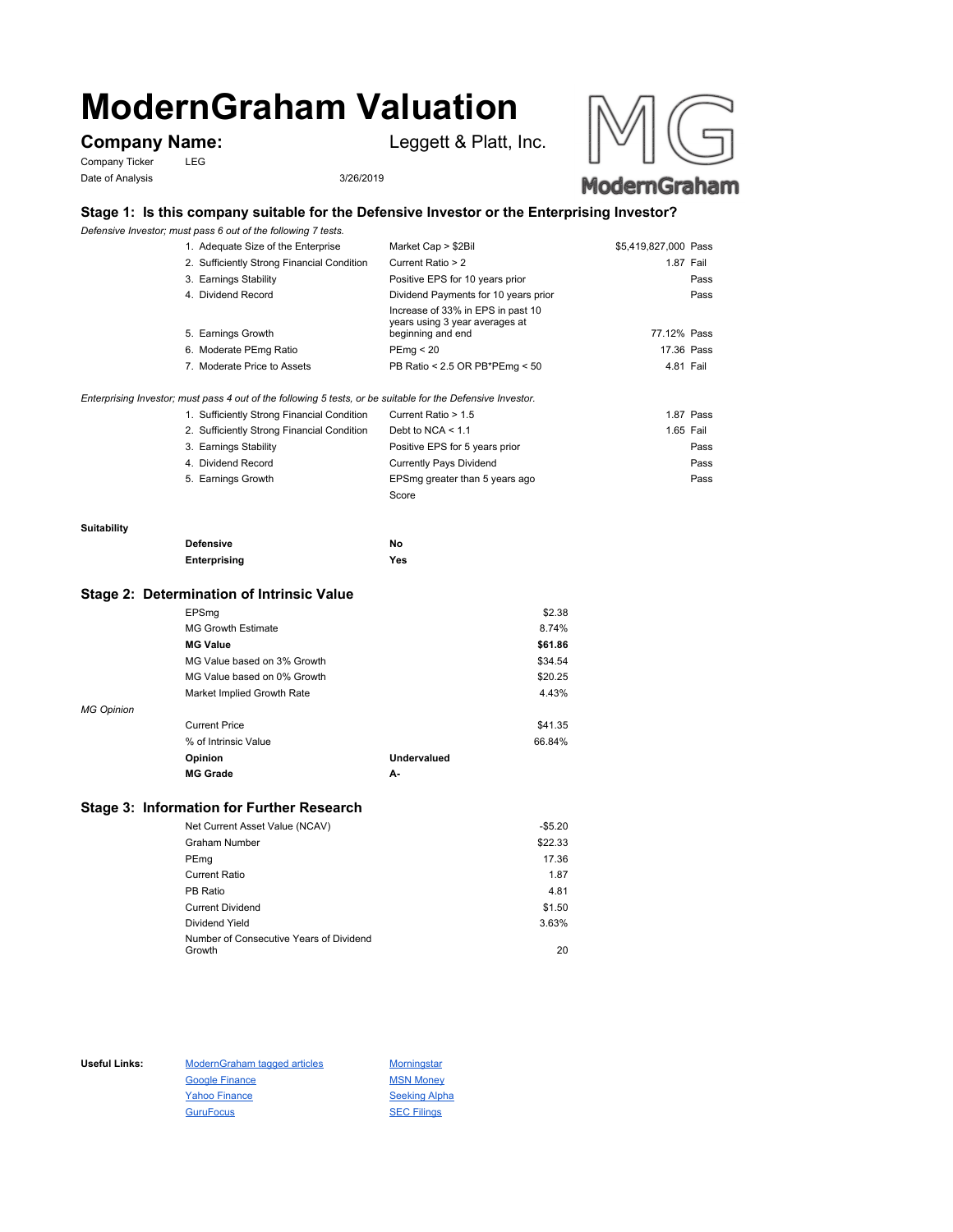| <b>EPS History</b> |          | <b>EPSmg History</b>                 |                 |
|--------------------|----------|--------------------------------------|-----------------|
| Next Fiscal Year   |          |                                      |                 |
| Estimate           |          | \$2.50 Next Fiscal Year Estimate     | \$2.38          |
| Dec2018            | \$2.26   | Dec2018                              | \$2.22          |
| Dec2017            | \$2.13   | Dec2017                              | \$2.08          |
| Dec2016            | \$2.76   | Dec2016                              | \$1.96          |
| Dec2015            | \$2.28   | Dec2015                              | \$1.51          |
| Dec2014            | \$0.68   | Dec2014                              | \$1.14          |
| Dec2013            | \$1.34   | Dec2013                              | \$1.31          |
| Dec2012            | \$1.70   | Dec2012                              | \$1.21          |
| Dec2011            | \$1.04   | Dec2011                              | \$0.87          |
| Dec2010            | \$1.15   | Dec2010                              | \$0.79          |
| Dec2009            | \$0.70   | Dec2009                              | \$0.69          |
| Dec2008            | \$0.62   | Dec2008                              | \$0.78          |
| Dec2007            | $-$0.06$ | Dec2007                              | \$0.93          |
| Dec2006            | \$1.61   | Dec2006                              | \$1.39          |
| Dec2005            | \$1.30   | Dec2005                              | \$1.25          |
| Dec2004            | \$1.45   | Dec2004                              | \$1.21          |
| Dec2003            | \$1.05   | Dec2003                              | \$1.12          |
| Dec2002            |          | \$1.17 Balance Sheet Information     | 12/1/2018       |
| Dec2001            |          | \$0.94 Total Current Assets          | \$1,524,600,000 |
| Dec2000            |          | \$1.32 Total Current Liabilities     | \$815,700,000   |
| Dec1999            |          | \$1.45 Long-Term Debt                | \$1,167,800,000 |
|                    |          | <b>Total Assets</b>                  | \$3,382,000,000 |
|                    |          | Intangible Assets                    | \$1,012,500,000 |
|                    |          | <b>Total Liabilities</b>             | \$2,224,400,000 |
|                    |          | Shares Outstanding (Diluted Average) | 134,600,000     |